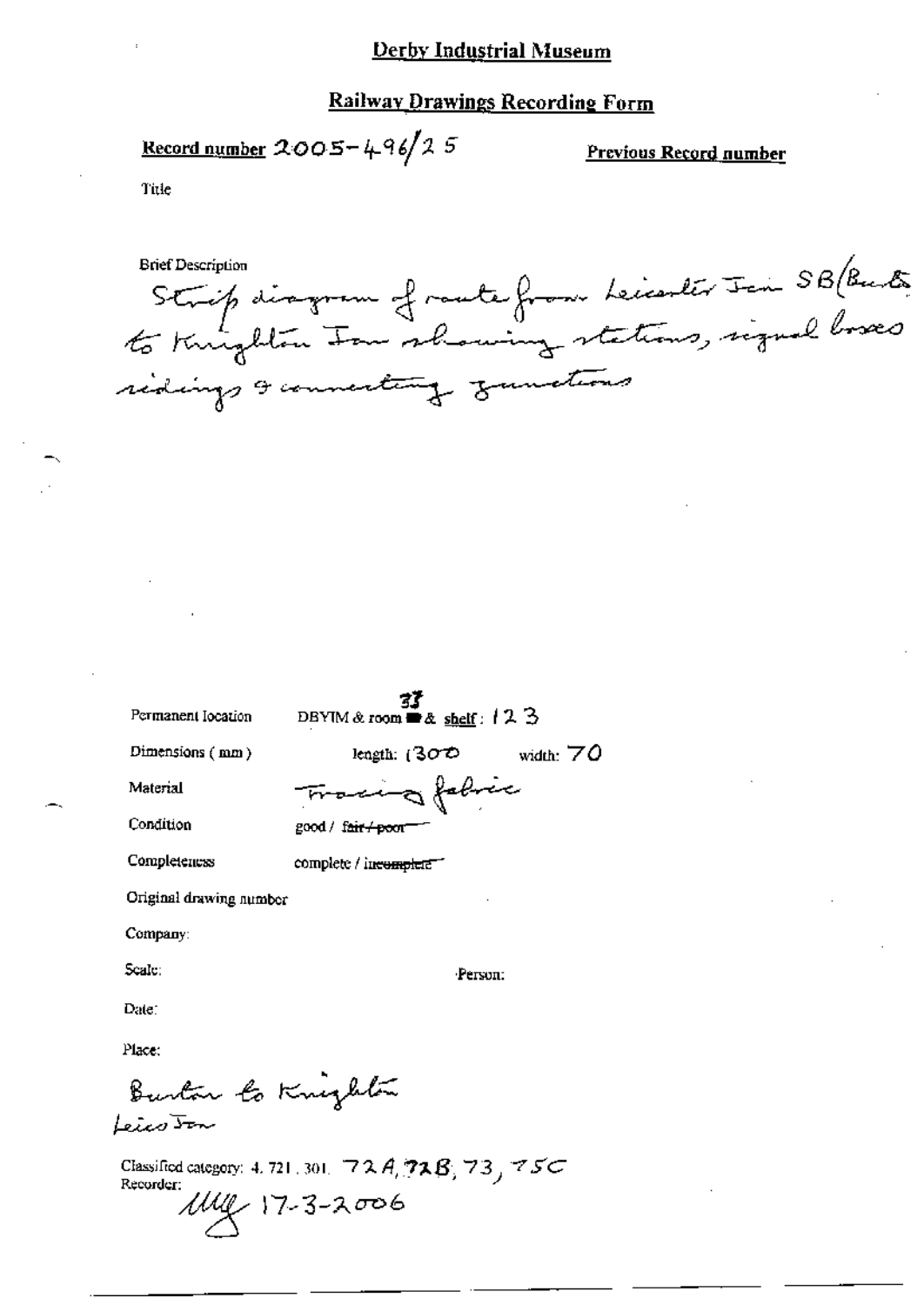# Railway Drawings Recording Form

## $CATTELL$ <br> $1545$ Record number  $1971 - 384$  /  $583.55 - 59$  Previous Record number Title

÷

| Permanent location                                                                                                   |                       | DBYIM & room 49 & shelf : $120$ |                            |  |
|----------------------------------------------------------------------------------------------------------------------|-----------------------|---------------------------------|----------------------------|--|
| Dimensions $(mn)$                                                                                                    |                       |                                 | length: $8/0$ width: $530$ |  |
| Material                                                                                                             | Parfer                |                                 |                            |  |
| Condition                                                                                                            | good / fair / pour    |                                 |                            |  |
| Completeness                                                                                                         | complete / incomplete |                                 |                            |  |
| Original drawing number $S$ HEET $726, 28, 29, 44, 45$                                                               |                       |                                 |                            |  |
| Company:                                                                                                             |                       |                                 |                            |  |
| Scale: $1'' = 2$ CHAINS                                                                                              |                       | Person:                         |                            |  |
| $\mathbf{Date}$ :                                                                                                    |                       |                                 |                            |  |
| Place:                                                                                                               |                       |                                 |                            |  |
|                                                                                                                      |                       |                                 | МР—                        |  |
| Classified category: 4, 721, 301, $\phi$ O <sub>,</sub> $\gamma$ 2 A <sub>,</sub> 72 B<br>Recorder: $11646/5/3/2003$ |                       |                                 |                            |  |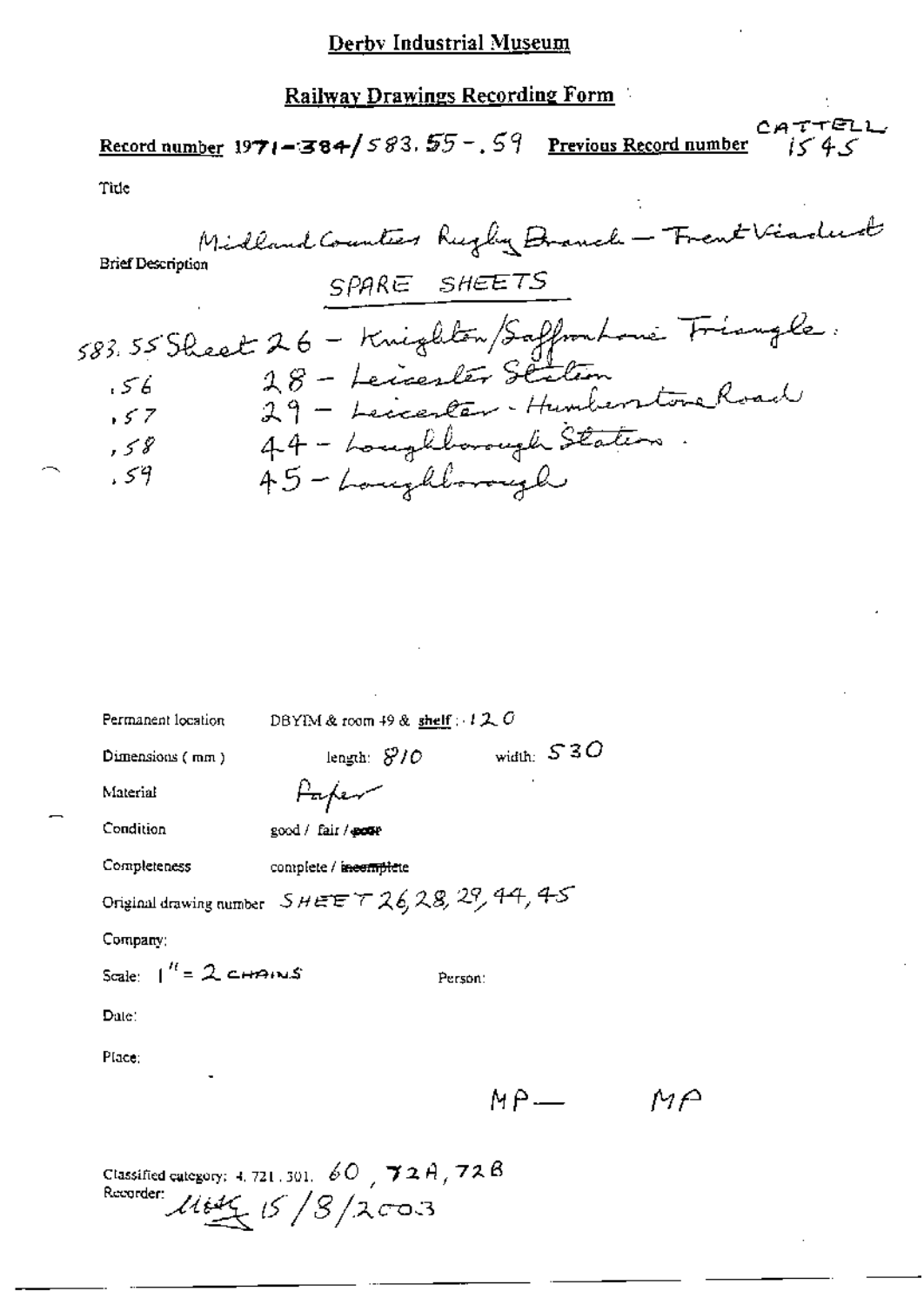### Derby Industrial Museum

#### Railway Drawings Recording Form

CATTELL Record number  $1971 - 384 / 583.26$ Previous Record number Title Midland Counter Regly Drauch - Trent Visdud **Brief Description** County of Leccenter. Parish of Knighton. Parish of St Mary. <u>Landownans</u>: Sir Edmund Cradock Hartopp But. Thirty. Toraph Tohnson. The Blaky Rural Sanitary Authority. John Johnson, Osson Wright. The Knighton Innation Brick Company. The allotters under the Framen of Leicester.<br>The Framm of Leccenter, Rhiles, WTMiles.  $\rho \tau c$ . Knighton Innections & traingle. DBYIM & room 49 & shelf: 120 Permanent location width:  $S3O$ length:  $S/O$ Dimensions (mm) Parfer Material Condition good / fair / poor complete / incomplete Completeness Original drawing number  $SHEET26$ Company: Scale:  $\int_0^{t} = 2 \cos \theta \cos \theta$ Person: Date: Place:  $31MP - 304MP$ Knighton Classified category: 4, 721, 301,  $\not\in O$ ,  $\neg$  2.A,  $\neg$  2.B Recorder:  $11/7/2003$